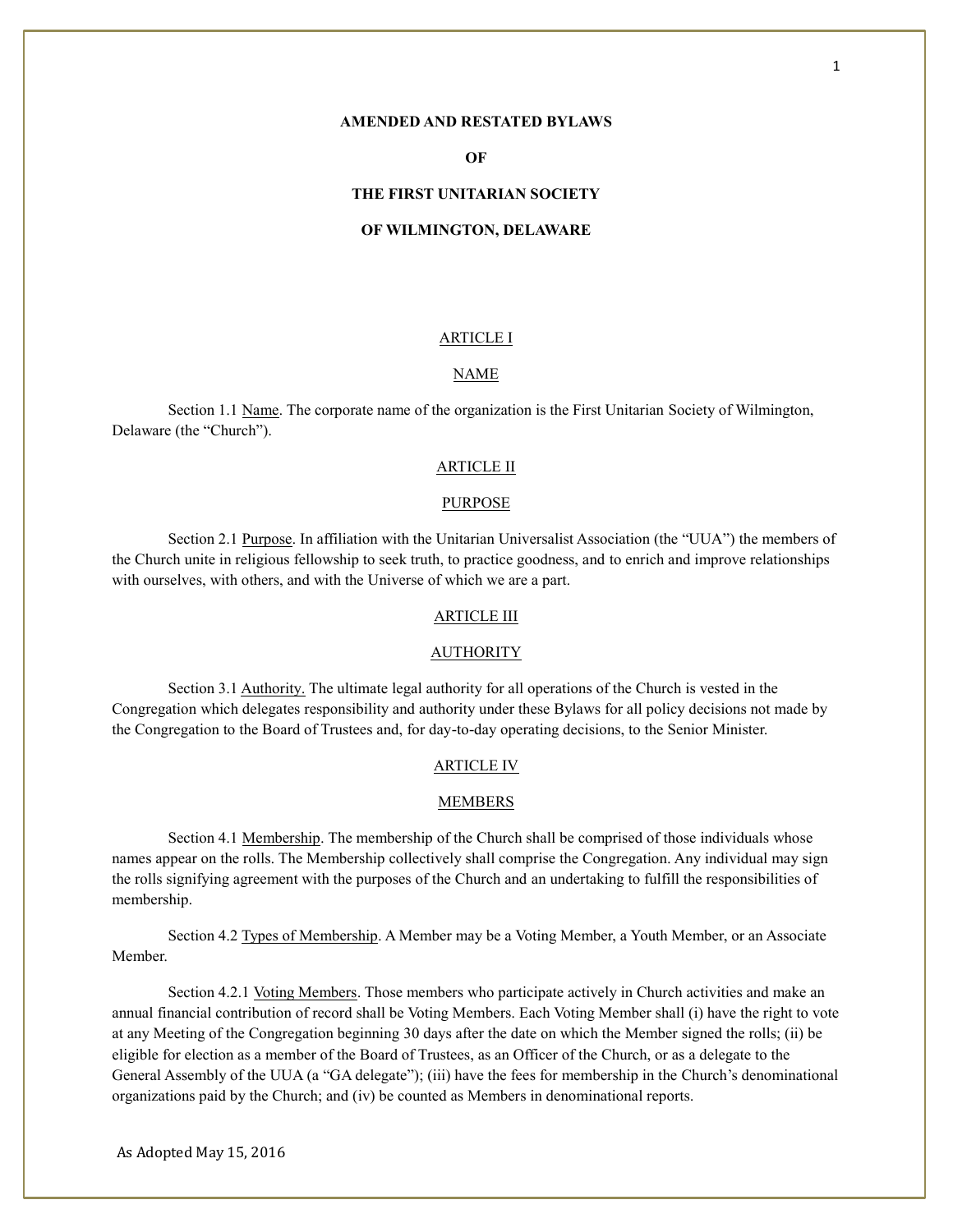Section 4.2.2 Youth Members. Those Members who are least 14 but less than 18 years of age who participate actively in Church activities and who make an annual financial contribution of record shall be Youth Members. Each Youth Member shall have the right to vote at any Meeting of the Congregation beginning 30 days after the date on which the Member signed the rolls. Each Youth Member shall be eligible for election as a member of the Board of Trustees or as a GA delegate in any youth category recognized by the UUA for which the Youth Member is otherwise qualified. Youth Members shall not be eligible for election as Officers of the Church, have fees for membership in the Church's denominational organizations paid by the Church, or be counted as Members in denominational reports. Subject to the provisions of this Bylaws section, Youth Members shall be Voting Members for all other purposes under these Bylaws.

Section 4.2.3 Associate Members. Those Members who are not Voting Members or Youth Members shall be Associate Members. Associate Members shall not (i) have the right to vote at any Meeting of the Congregation; (ii) be eligible for election as a member of the Board of Trustees, as an Officer of the church, or as a GA Delegate; (iii) have fees for membership in the Church's denominational organizations paid the Church, or (iv) be counted a Members in the denominational reports.

Section 4.3 Termination of Membership. The name of any Member whose membership terminates shall be removed from the rolls.

Section 4.3.1 Resignation. A member may resign at any time by giving written notice to the Senior Minister. Unless otherwise specified in the written notice, the resignation shall take effect upon receipt by the Senior Minister, and acceptance of the resignation shall not be necessary to make it effective.

Section 4.3.2 Inactivity. Members who have not participated actively in church activities and made a financial contribution of record for two fiscal years shall be contacted and asked whether they intend to continue as members. If they do not wish to continue as members, or do not respond within 90 days, the Senior Minister may remove their names from the membership roll.

Section 4.3.3 Removal from Membership. In accordance with fair and reasonable procedures to be established by the Senior Minister and approved by the Board, a member may be removed from membership for clearly unacceptable behavior that violates the congregation's established Covenant of Right Relations.

Section 4.3.4 Prohibition from Participation. In accordance with fair and reasonable procedures to be established by the Senior Minister and approved by the Board, a member or friend may be barred from participation in church activities for clearly unacceptable behavior that violates the congregation's established Covenant of Right Relations or jeopardizes the safety of others or of church facilities.

Section 4.3.5 Termination by the Congregation. Under procedures established in Article V, upon petition by any 25 Voting Members or upon recommendation by the Board of Trustees, the membership of any Member may be terminated by the Congregation for clearly unacceptable behavior that violates the congregation's established Covenant of Right Relations or jeopardizes the safety of others or of church facilities, at a Meeting called, convened, and conducted in accordance with these Bylaws.

## ARTICLE V

## MEETINGS OF THE CONGREGATION

As Adopted May 15, 2016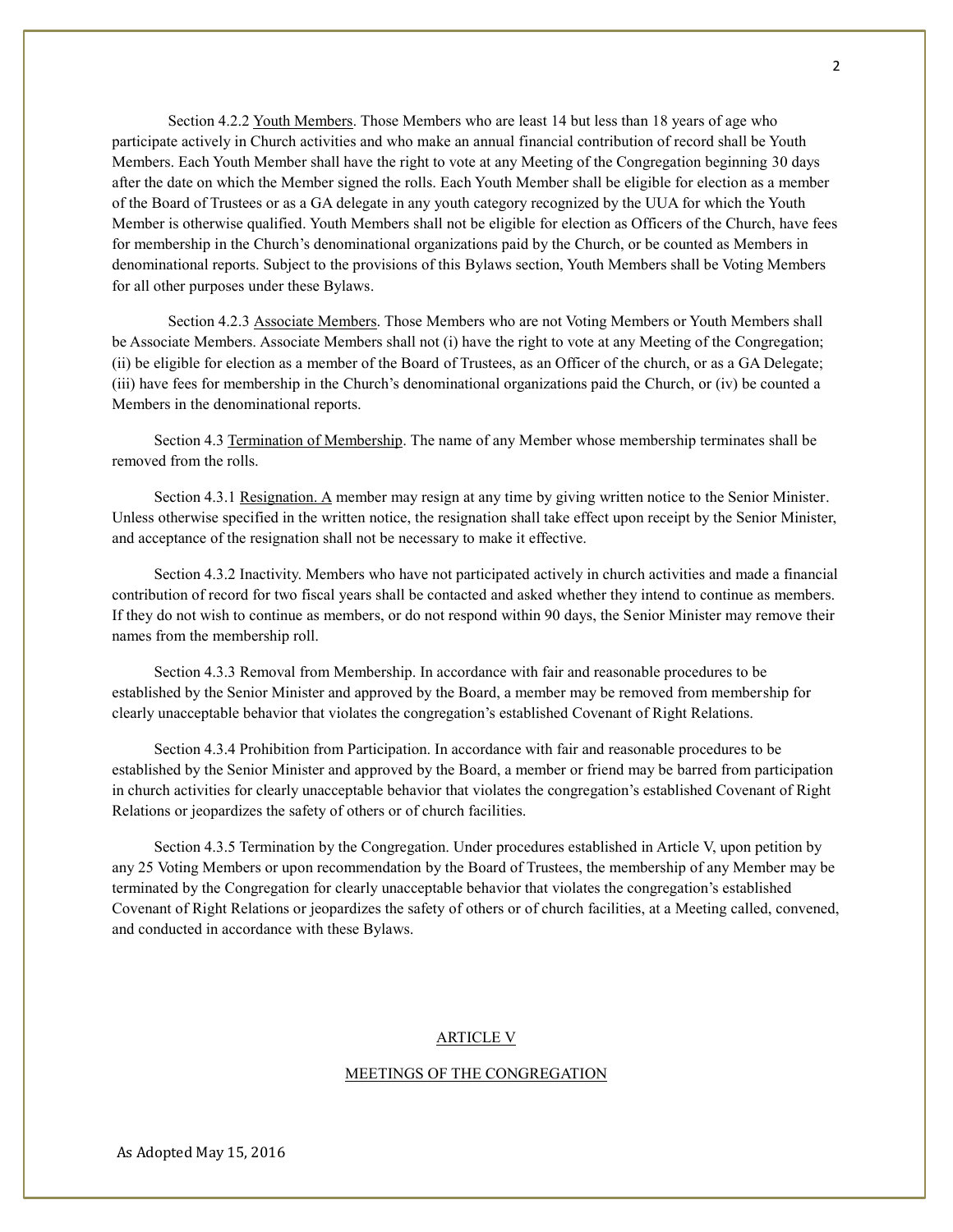Section 5.1 Annual Meeting of the Congregation. The Annual Meeting of the Congregation shall be held each year between April 15 and May 31, on a date and at a time and place to be designated by the Board of Trustees. The purposes of the Annual Meeting of the Congregation shall be (i) to elect Trustees, members of the Nominating Committee, and General Assembly Delegates, (ii) for the Congregation to receive a report on the financial affairs of the Church, (iii) for the Congregation to approve the annual operating budget and capital/maintenance budget, and (iv) for the transaction of such other business as may come before the meeting.

Section 5.2 Special Meeting of the Congregation. A special Meeting of the Congregation for any purpose may be called at any time by the Board of Trustees, or upon receipt of a petition signed by at least 25 Voting Members stating the purpose or purposes of the meeting. Upon receipt of such petition, the meeting shall take place not more than 60 days after the date on which the petition was received by the Board of Trustees. The business conducted at a Special Meeting of the Congregation shall be confined to the purpose set forth in the notice of meeting.

Section 5.3 Nomination of Candidates for Election. In connection with any Meeting of the Congregation at which an election shall take place, candidates shall be nominated as provided in this section. Nominations shall be made only with the consent of the person nominated.

Section 5.3.1 Nomination by the Board of Trustees. The Board of Trustees shall nominate candidates for GA Delegate positions and for Search Committee positions.

Section 5.3.2 Nominations by the Nominating Committee. The Nominating Committee shall nominate candidates for Board of Trustees positions and for Nominating Committee positions.

Section 5.3.3 Nominations by Voting Members. A candidate for any position open for election at a Meeting of the Congregation may be nominated by petition signed by at least 25 Voting Members and delivered to the Senior Minister at least 10 days in advance of the Meeting of the Congregation at which the election shall take place.

Section 5.3.4 Posting of Nominations. The names of candidates nominated by the Board of Trustees or the Nominating Committee shall be (i) published and/or posted on the church website at least 21 days in advance of the Meeting of the Congregation at which the election shall take place and (ii) posted on the Church grounds, as determined by the Senior Minister. The names of candidates nominated by petition shall be posted on the Church grounds and/or the Church website, as determined by the Senior Minister, for at least 10 days in advance of the date of the Meeting of the Congregation at which the election shall take place.

Section 5.4. Notice of Annual or Special Meeting of the Congregation. Notice of the Annual or special meeting of the Congregation shall be (i) published and/or posted at least 21 days in advance of the date on which the meeting shall take place, (ii) posted on the Church grounds and/or the Church website, and (iii) announced during each Church service on each of the two Sundays immediately preceding the date on which the meeting shall take place.

Section 5.4.1 Form of Notice. Each notice of any Meeting of the Congregation shall state the date, time, and place where the meeting will be held. The notice shall specify the business to be transacted. If the Board of Trustees authorizes participation in a Meeting of the Congregation by means of remote communication, the notice shall also state the means of remote communication by which Voting Members and proxyholders may be deemed to be present and vote at such meeting.

Section 5.5 List of Voting Members Entitled to Vote. The books and records of the Church shall be the only evidence used to establish whether a Member is a Voting Member entitled to vote for purposes of a Meeting of the Congregation. The books and records of the Church shall be open to examination by any Member beginning at least 10 days before every meeting of the Congregation.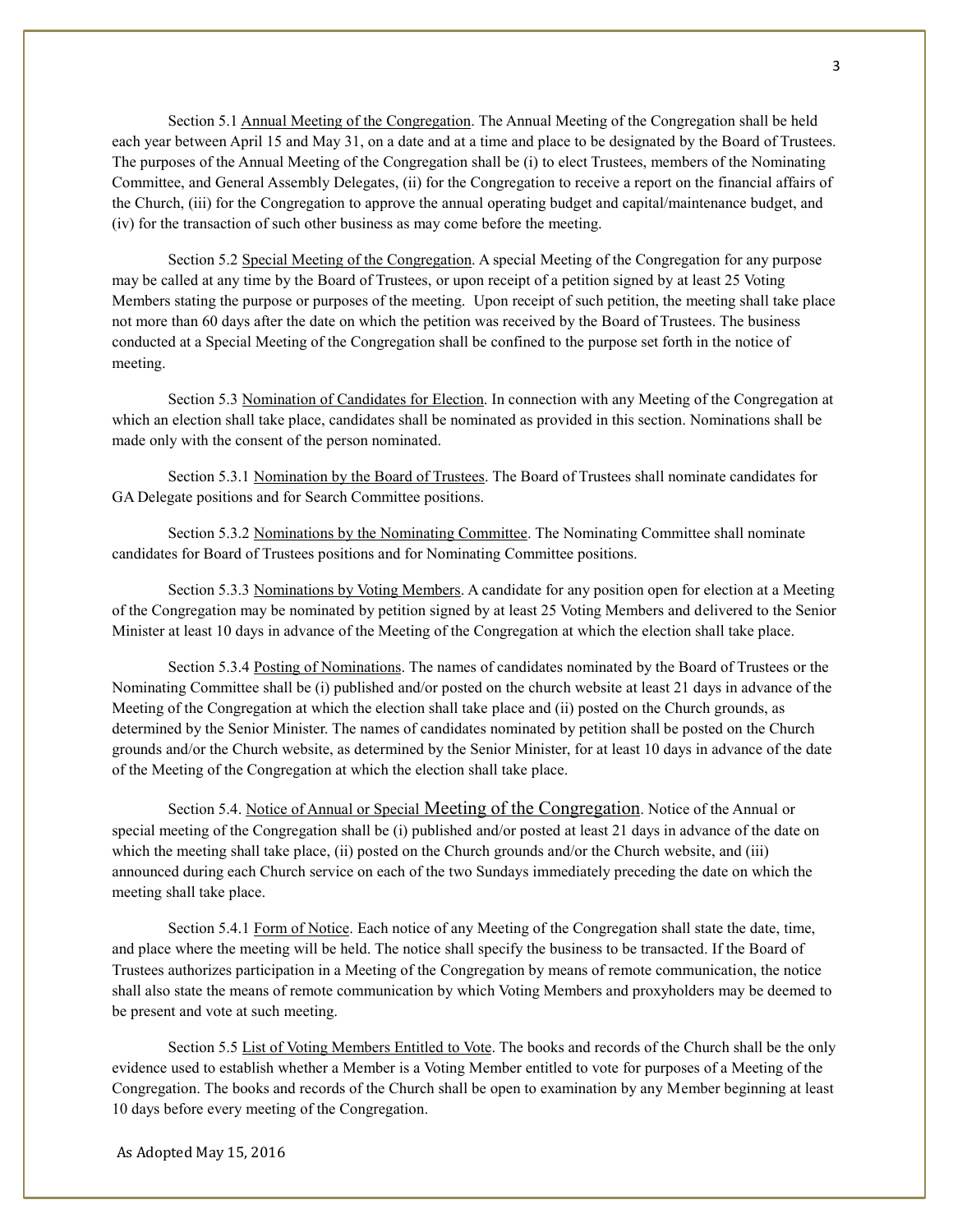Section 5.6 Quorum. At each Meeting of the Congregation, the presence of 10 percent of the total number of Voting Members shall constitute a quorum for the transaction of business. Voting Members represented by proxy or participating by remote communication shall be deemed present for purposes of establishing a quorum.

Section 5.7 Adjournments. In the absence of a quorum, a majority of the Voting Members present at the time and place of the Meeting of the Congregation may adjourn the meeting until a quorum shall be present, and the meeting may be held at a later time.

Section 5.8 Voting. Except as otherwise provided by law, the Certificate of Incorporation, or these By-Laws, a majority of the votes cast at any Meeting of the Congregation shall decide any question brought before the meeting. Voting shall be done in a manner determined by the Presiding Officer for the Meeting of the Congregation. Voting shall be by secret ballot for (i) contested elections for members of the Board of Trustees, members of the Nominating Committee, members of the Search Committee, or General Assembly Delegates, (ii) any Special Issue identified in Section 5.8.3 of these By-Laws, or (iii) any other issue as determined by the Presiding Officer for the Meeting of the Congregation.

The following Voting Members shall be entitled to one vote on all matters voted on at any Meeting of the Congregation: any Voting Member appearing at the meeting in person and any Voting Member who has appointed as a proxy a person who, at the time of such meeting is acting as a proxy for no other Voting Member. Notwithstanding any other provision of these Bylaws, no member (including any Voting Member) other than those identified in the immediately preceding sentence shall be entitled to vote on any matter at any Meeting of the Congregation.

Section 5.8.2 Vote Required for Special Issues. The following issues shall require the affirmative vote of two-thirds of the votes cast at a Meeting of the Congregation at which a quorum is present: (i) termination of membership, (ii) the removal of a Trustee, (iii) the dismissal of a Called Minister, and (iv) approval of any amendment to the Certificate of Incorporation or these Bylaws. The approval by the Congregation of a candidate to fill a Called Ministry Vacancy shall require the affirmative vote of three-quarters of the votes cast at a Meeting of the Congregation at which a quorum is present. Disbursements of principal from endowment funds or amendments to the provisions of these Bylaws governing restrictive gifts or endowment funds shall require the affirmative vote of three-quarters of the votes cast at a Meeting of the Congregation at which a quorum is present.

Section 5.9 Proxies. At any meeting of the Congregation, every Voting Member may vote in person or subject to Section 5.8, by proxy authorized by an instrument in writing or by a transmission permitted by law filed in accordance with the procedure established for the meeting. Any copy facsimile telecommunication or other reliable reproduction of the writing or transmission created pursuant to this paragraph may be substituted or used in lieu of the original writing or transmission for any and all purposes for which the original writing or transmission could be used, provided that such copy , facsimile telecommunication or other reproduction shall be a complete reproduction of the entire original writing or transmission.

Section 5.10 Organization and Conduct of Meetings of the Congregation. Meetings of the Congregation shall be presided over by a Presiding Officer, who shall be the President, or in the President's absence the Vice President, or in the Vice President's absence a Voting member designated by the Board of Trustees. The Presiding Officer shall have the right and authority to convene and adjourn the meeting, to prescribe rules, regulations, and procedures, and to do all things as, in the judgment of the Presiding Officer, are appropriate for the proper conduct of the meeting. The Presiding Officer shall, if the facts warrant, determine and declare that a particular matter was not properly brought before the meeting and shall inform the meeting and the matter shall not be considered. Unless and to the extent determined by the Board of Trustees or the Presiding Officer, Meetings of the Congregation shall not be required to be held in accordance with the rules of parliamentary procedure.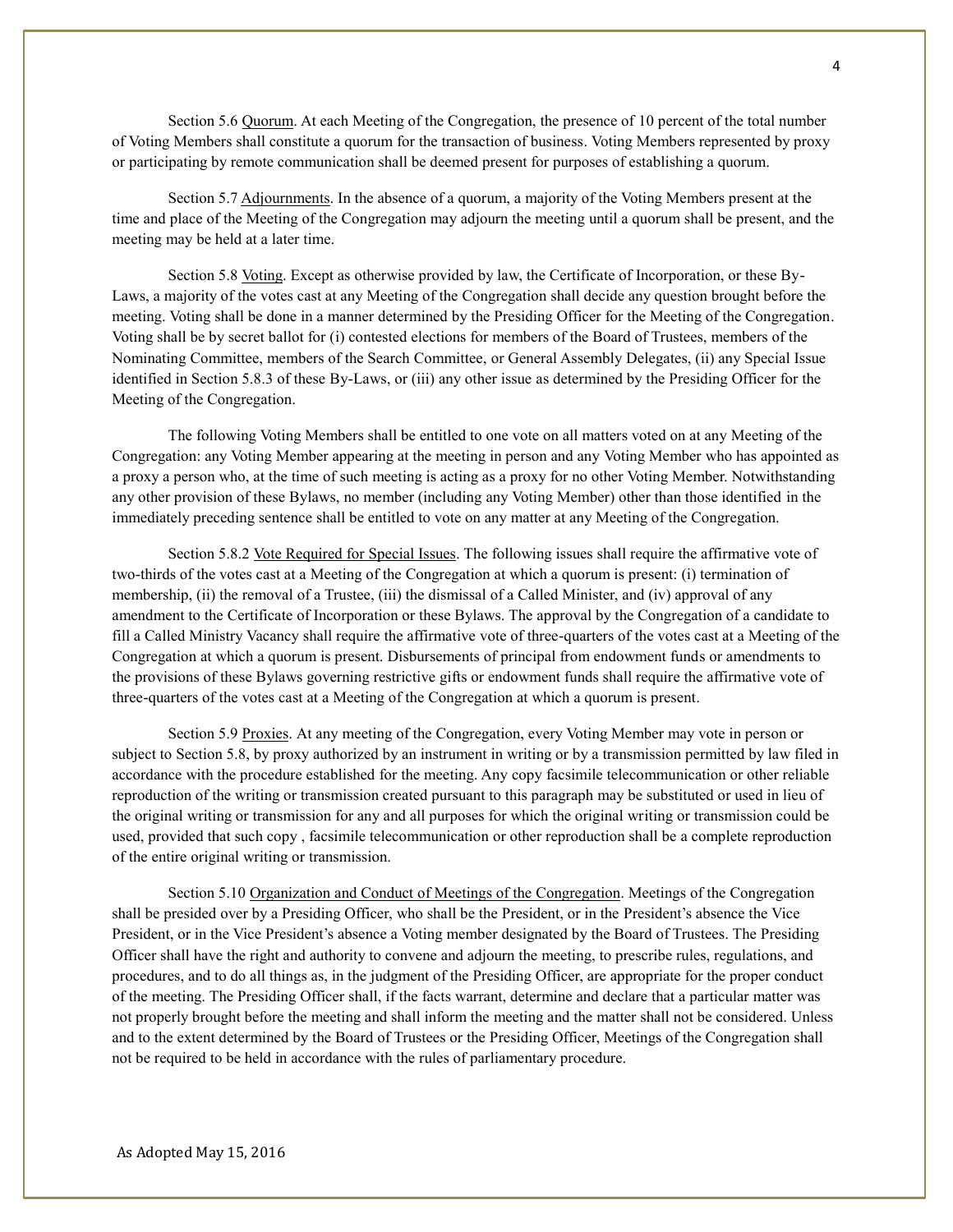Section 5.11 Minutes. The Presiding Officer shall ensure that the proceedings of each Meeting of the Congregation are recorded and that all necessary documents and papers relating to the meeting are preserved.

Section 5.12 Participation in a Meeting by Means of Remote Communication, If authorized by the Board of Trustees in its sole discretion, and subject to such guidelines and procedures as the Board of Trustees may adopt, Voting Members and proxyholders not physically present at a meeting of the Congregation may, by means of remote communication:

- a. Participate in a meeting of the Congregation; and
- b. Be deemed present in person and vote at a meeting of the Congregation, whether such meeting is to be held at a designated place or solely by means of remote communication, provided that (i) the Church shall implement reasonable measures to verify that each person deemed present and permitted to vote at the meeting by means of remote communication is a Voting Member or proxyholder; (ii) the Church shall implement reasonable measures to provide such Voting Members and proxyholders a reasonable opportunity to participate in the meeting and to vote on matters submitted to the Congregation, including an opportunity to read or hear the proceedings of the meeting substantially concurrently with such proceedings; and (iii) if any Voting Member or proxyholder votes or takes other action at the meeting by means of remote communication, a record of such vote or other action shall be maintained by the Church.

#### ARTICLE VI

## BOARD OF TRUSTEES

Section 6.1 Powers. Subject to the Certificate of Incorporation or law, and to Article III of these Bylaws, the Board of Trustees shall review and set the strategic direction and oversee the affairs of the Church. It shall have the authority to exercise all the powers of the Church except powers conferred upon or reserved by the Congregation by these Bylaws, the Certificate of Incorporation, or law.

Section 6.2 Delegation. Any responsibility, task or decision assigned to the Board of Trustees may be performed by the Board of Trustees directly or delegated to an Officer, Minister, committee, task force, or other designee.

Section 6.3. Number. The number of Trustees that shall constitute the whole Board of Trustees shall be nine, but no act of the Church shall be void at any time that there are less than nine Trustees in office. If for any reason the number of Trustees in office falls below seven, then the Board of Trustees shall take prompt steps to ensure that the Board of Trustees has at least seven members, which may include appointing Trustees to fill vacancies pursuant to Section 6.13 of these bylaws and/or calling, convening, and conducting a Meeting of the Congregation in accordance with these Bylaws for the purpose of electing Trustees.

Section 6.4 Role of the Immediate Past President. If the immediate past President of the Church is not a member of the Board of Trustees, then the immediate past President shall serve ex officio as an advisor to the Board of Trustees for a term of one year.

Section 6.5 Eligibility. To be eligible to stand for election and serve as a Trustee, a candidate must be a Voting Member. A candidate is not eligible to stand for election as a Trustee if the candidate has served as a Trustee for the six preceding years. Any Trustee who has served for the six preceding years shall again be eligible to serve as a Trustee after an interval of three years.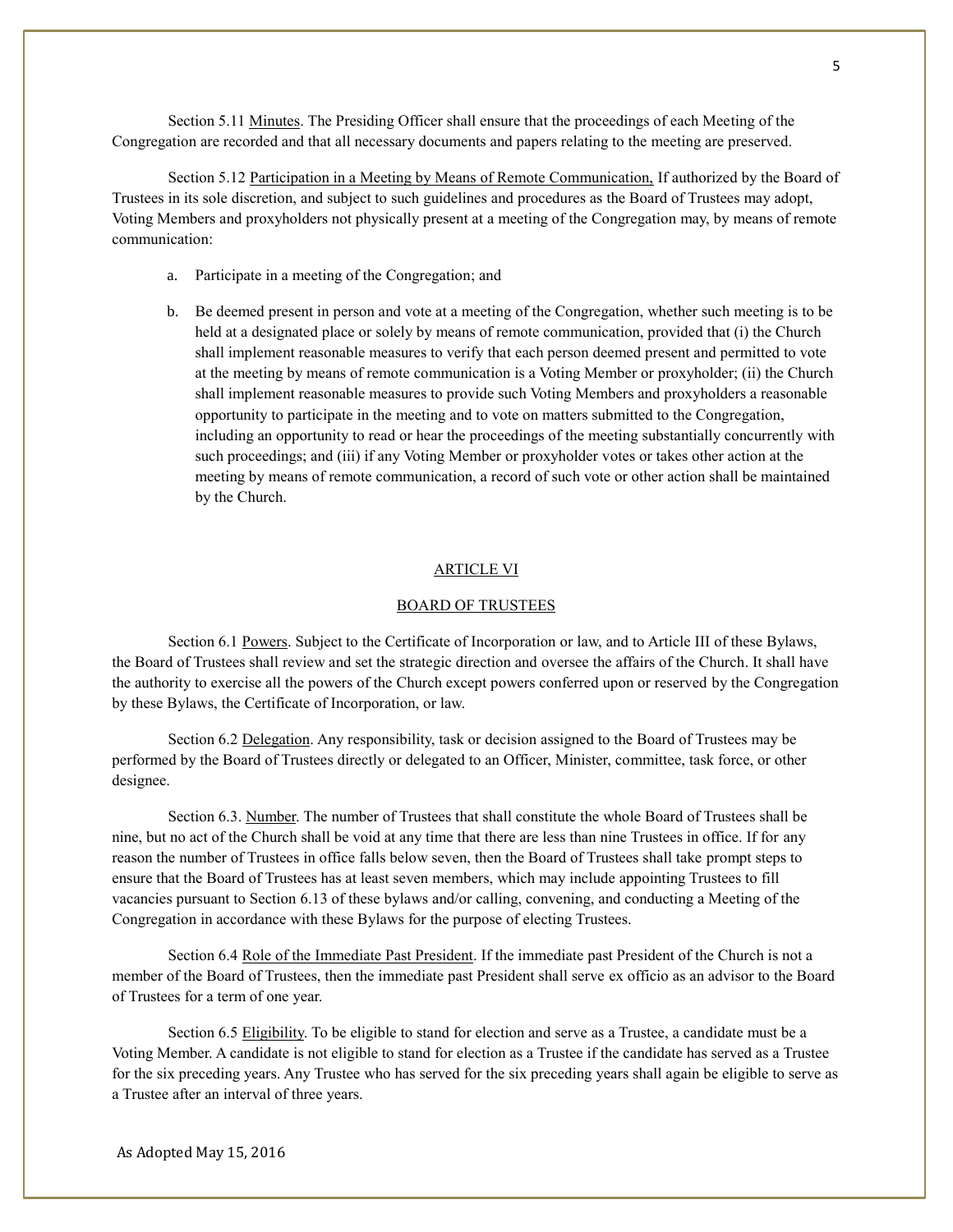Section 6.6 Election and Term of Office. One-third of the whole Board of Trustees shall be elected to threeyear terms at each Annual Meeting of the congregation. Each Trustee shall continue in office until the Trustee's successor shall have been elected and qualified or until the Trustee's earlier death, resignation, or removal in the manner hereinafter provided. A Trustee elected at the Annual Meeting of the Congregation shall be deemed elected and qualified and shall take office at the next meeting of the Board of Trustees.

Section 6.7 Meetings of the Board of Trustees. The Board of Trustees shall meet periodically and not less than nine times per year.

 Section 6.7.1 Regular Meetings of the Board of Trustees. The Board of Trustees shall hold regular meetings, the dates and times of which shall be published.

Section 6.7.2 Special Meetings of the Board of Trustees. Special meetings of the Board of Trustees may be called by or at the direction of the President or any three Trustees. Except as otherwise required by law, notice of each special meeting shall be provided to each Trustee. The date and time of the special meeting shall be published or posted on the Church website, if reasonably practicable.

#### Section 6.8 Notice of Meetings of the Board of Trustees.

Section 6.8.1 Contents of Notice. The notice of a meeting of the Board of Trustees shall state the time and place of the meeting but need not state the purpose or purposes of the meeting unless otherwise required by law, the Certificate of Incorporation, or these By-Laws.

Section 6.8.2 Delivery of Notice. Whenever notice is to be delivered to a Trustee, it shall be delivered either in person, by mail, by telephone, by facsimile, electronic mail, or by other electronic means.

Section 6.9 Quorum and Manner of Acting. At each meeting of the Board of Trustees, the presence of a majority of the total number of Trustees shall be necessary and sufficient to constitute a quorum for the transaction of business. In the absence of a quorum, a majority of Trustees present at the time and place of any meeting may adjourn the meeting from time to time until a quorum shall be present and the meeting may be held as adjourned without further notice. A majority of Trustees in attendance at any meeting at which a quorum is present may decide any question brought before the meeting, except as otherwise provided by law, the Certificate of Incorporation or these Bylaws,.

Section 6.10 Participation in a Meeting by Means of Remote Communication. A Trustee may participate in a meeting of the Board of Trustees through use of conference telephone, electronic video screen communication, or similar communication equipment if (i) each participant can communicate with all of the other participants substantially concurrently, (ii) there is means to verify that each person participating is entitled to participate, and (iii) if a participant votes or takes other action by means of remote communication, a record of the vote or other action is maintained by the church.

Section 6.11 Resignation of a Trustee. A Trustee may resign at any time through a written notice addressed to the Board President. Unless otherwise specified in the notice, the resignation shall take effect upon receipt.

Section 6.12 Removal of a Trustee. Upon petition of any 25 Voting Members or upon the recommendation of the Board of Trustees, any Trustee may be removed from office for cause by the Congregation at a Meeting called, convened, and conducted in accordance with these Bylaws. At the Meeting of the Congregation a successor or successors may be elected by a plurality of the votes cast to serve for the remainder of the removed Trustee's term and until the successor Trustee's successor shall have been elected and qualified, or until the successor Trustee's earlier death, resignation, or removal.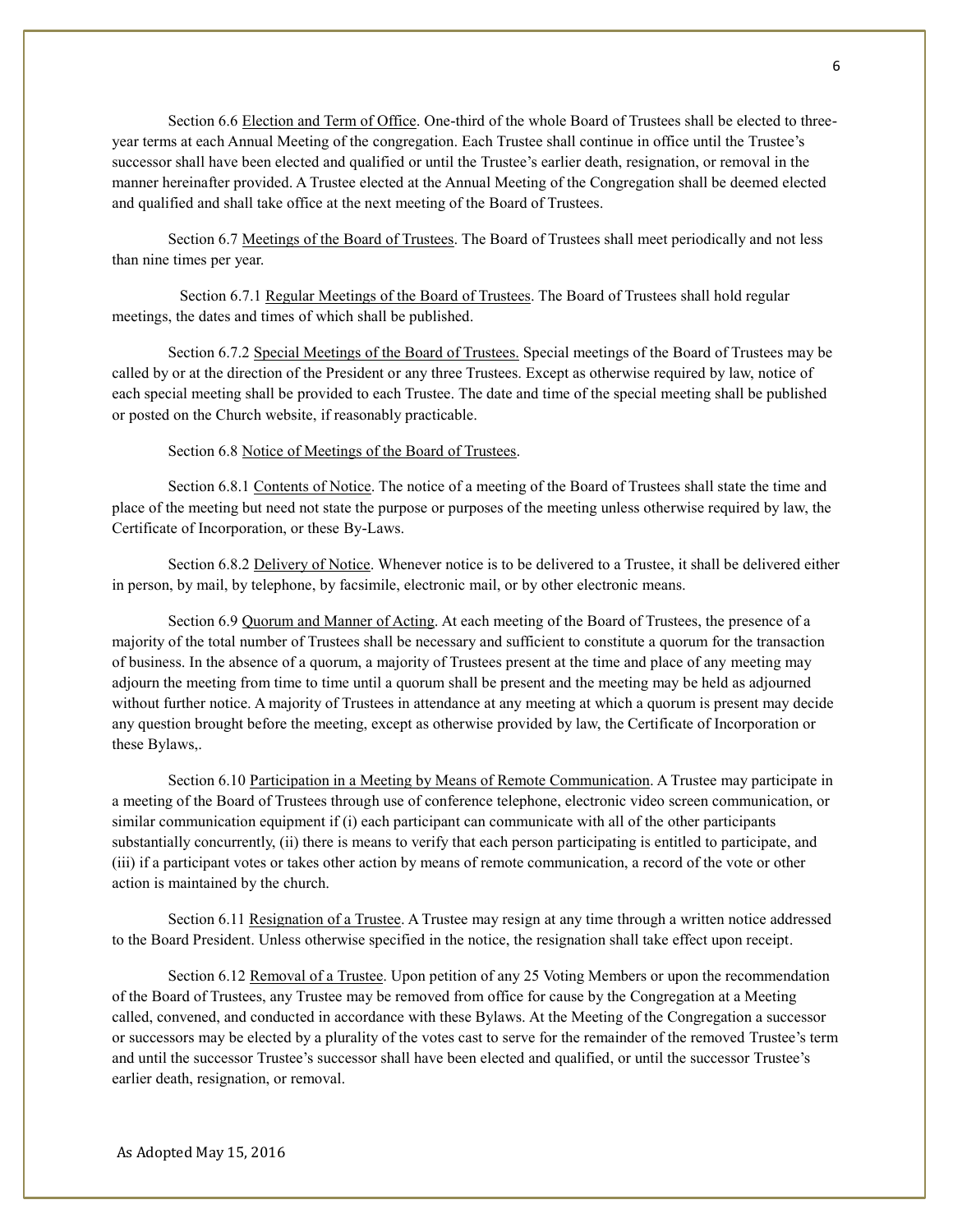Section 6.13 Vacancies and Additional Trustees. Any vacancy arising on the Board of Trustees for any reason during the 60-day period prior to the Annual Meeting of the Congregation shall be filled by election at the meeting. Any vacancy arising on the Board of Trustees at any other time by reason of death, resignation, or removal of a Trustee may be filled by a majority of the Trustees then in office, whether or not a quorum, who may appoint a successor Trustee to serve for the remainder of the predecessor Trustee's term. A Trustee appointed or elected to fill a vacancy shall serve for the balance of the term for which the successor Trustee's predecessor was elected.

Section 6.14 Minutes. The President shall ensure that the proceedings of each meeting of the Board of Trustees are recorded and that all necessary documents and papers relating to the meeting are preserved.

## ARTICLE VII

### **OFFICERS**

Section 7.1 Standing Officers. The standing Officers of the Church shall be: President, Vice-President, and Treasurer.

Section 7.2 Delegation. Except as otherwise determined by the Board of Trustees or, for Officers other than the President, by the President, any responsibility, task or decision assigned to an Officer may be performed by the Officer directly or delegated to a designee.

Section 7.3 Election of Standing Officers, Term of Office, and Qualifications. The standing Officers of the Church shall be elected by the Board of Trustees at its first meeting after the Annual Meeting of the Congregation. In an election held at the first meeting after the Annual Meeting of the Congregation, both retiring Trustees and newly elected Trustees shall be entitled to vote. Each Officer shall assume office immediately upon election and hold office until the Officer's successor shall have been elected, or until the Officer's earlier death, resignation, or removal in the manner provided in this Article. The standing Officers shall be Voting Members. The President and the Vice-President shall be Trustees. At the time of election, the President shall have served as a Trustee for at least the preceding year. A Trustee may serve as President for no more than three one-year terms in succession. Any Trustee who has served as President for three one-year terms in succession shall again be eligible to serve as President after an interval of three years.

Section 7.4 Other Officers. The Board of Trustees from time to time may appoint other officers or agents to hold office for such period, have such authority, and perform such duties as may be provided in resolutions appointing them. All such other officers shall be Voting Members.

Section 7.5 Resignation of Officers. Any Officer may resign at any time through a written notice addressed to the Board President. Unless otherwise specified in the notice, the resignation shall take effect upon receipt by the Board President or any Trustee. The acceptance of the resignation shall not be necessary to make it effective.

Section 7.6 Removal of Officers. Any officer may be removed at any time with cause by the Board of Trustees.

Section 7.7 Officer Vacancies. If the office of President becomes vacant by reason of death, resignation, removal, or any other cause before the expiration of the President's term, then the Vice President shall assume the office of President and the office of Vice President shall be deemed vacant. A vacancy in any office other than President, whether by reason of death, resignation, removal, or any other cause, shall be filled by the Board of **Trustees**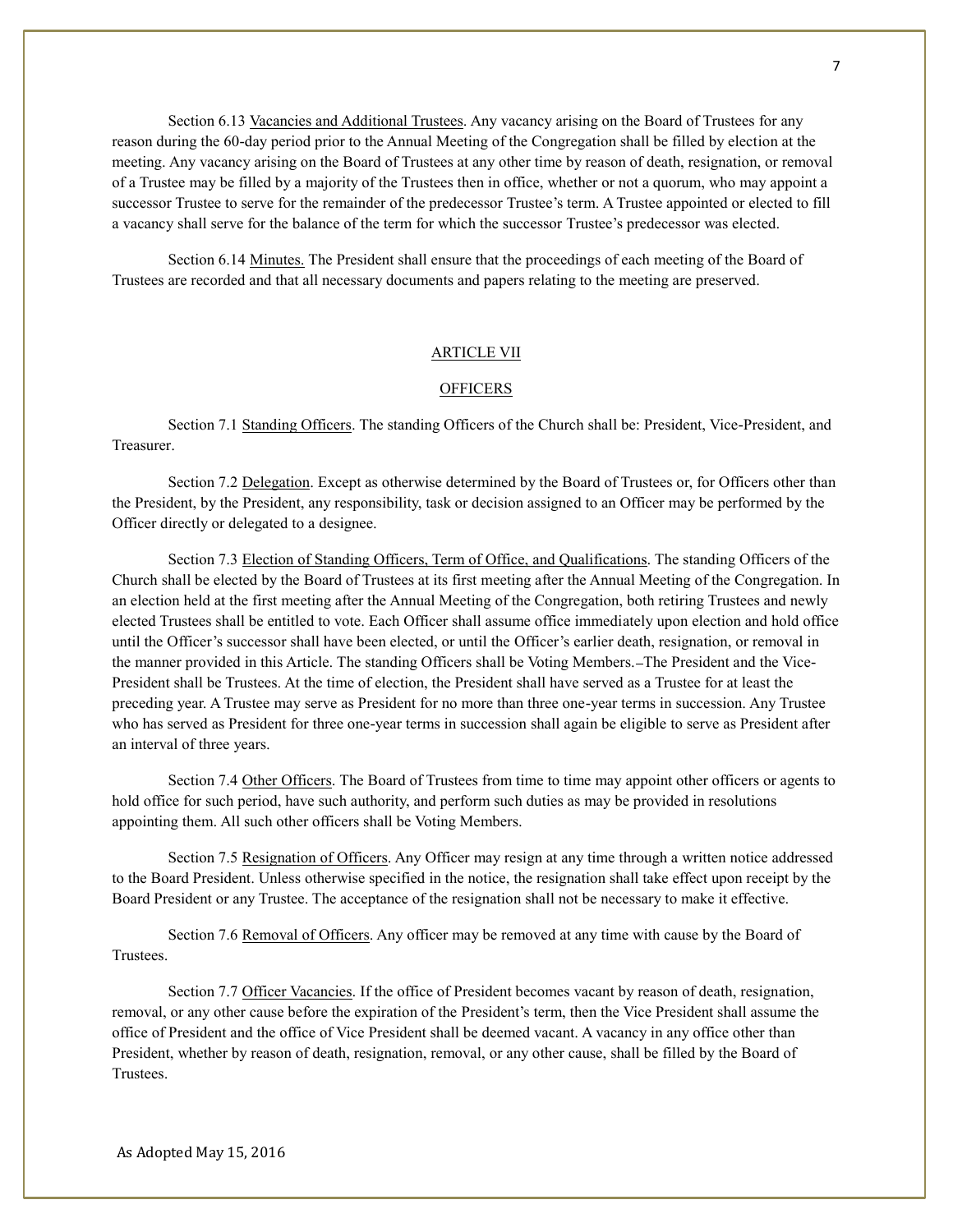Section 7.8 The President. The President shall preside at all meetings of the Board of Trustees and Meetings of the Congregation at which the President is in attendance. The President shall ensure that (i) the proceedings of each meeting of the Board of Trustees are recorded, and that all necessary documents and papers relating to the meeting are preserved, (ii) at the Annual Meeting of the Congregation, the Congregation receives a report on the financial affairs of the church, and (iii) there are candidates for the offices to be voted on by the Board of Trustees at its first meeting after the Annual Meeting of the Congregation. The President shall see that all resolutions of the Board of Trustees are carried into effect. The President shall have such other powers and perform such other duties as may from time to time be prescribed by the Board of Trustees or by law, the Certificate of Incorporation, or these Bylaws.

Section 7.9 The Vice President. At the request of the President or in the President's absence or disability, the Vice President shall perform all the duties of the President and, when so acting, shall have all the powers of and be subject to all the restrictions upon the President. The Vice President shall have such other powers and perform such other duties as may from time to time be prescribed by the President or the Board of Trustees or by law, the Certificate of Incorporation, or these Bylaws.

Section 7.10 The Treasurer. The Treasurer shall advise the Board on the status of all church funds and the preparation of the church financial statements. The Treasurer shall report on these matters at meetings of the Board of Trustees. The Treasurer shall have such other powers and perform such other duties as may from time to time be prescribed by the President or the Board of Trustees or by law, the Certificate of Incorporation, or these Bylaws.

## ARTICLE VIII

#### MINISTERS

Section 8.1 Ministers. The Church recognizes two types of Ministers: Parish Ministers and Ministers of Religious Education. A Parish Minister may not serve as a Minister of Religious Education and a Minister of Religious Education may not serve as a Parish Minister.

Section 8.2 Parish Minister. The Parish Ministers are the Senior Minister, the Associate Minister, and one or more Assistant Ministers.

Section 8.2.1 The Senior Minister. The Senior Minister has overall responsibility for the operation of the Church and for its ministry, serving as the chief executive officer and chief of staff, including all other ministers. The Senior Minister is responsible for the conduct of worship and for the Church's spiritual interests and affairs. The Senior Minister has the freedom of the pulpit as well as freedom to express his or her opinion outside the pulpit. Limitations to the Executive Function shall be defined in Board of Trustees Policies.

Section 8.2.2 The Associate Minister. The Associate Minister assists in directing the operations and ministry of the Church under the direction of the Senior Minister. The Associate Minister has the freedom of the pulpit as well as freedom to express his or her opinion outside the pulpit.

Section 8.2.3 The Assistant Minister. The Assistant Minister assists in the operations and ministry of the Church under the direction of the Senior Minister. The Assistant Minister has the freedom of the pulpit as well as freedom to express his or her opinion outside the pulpit.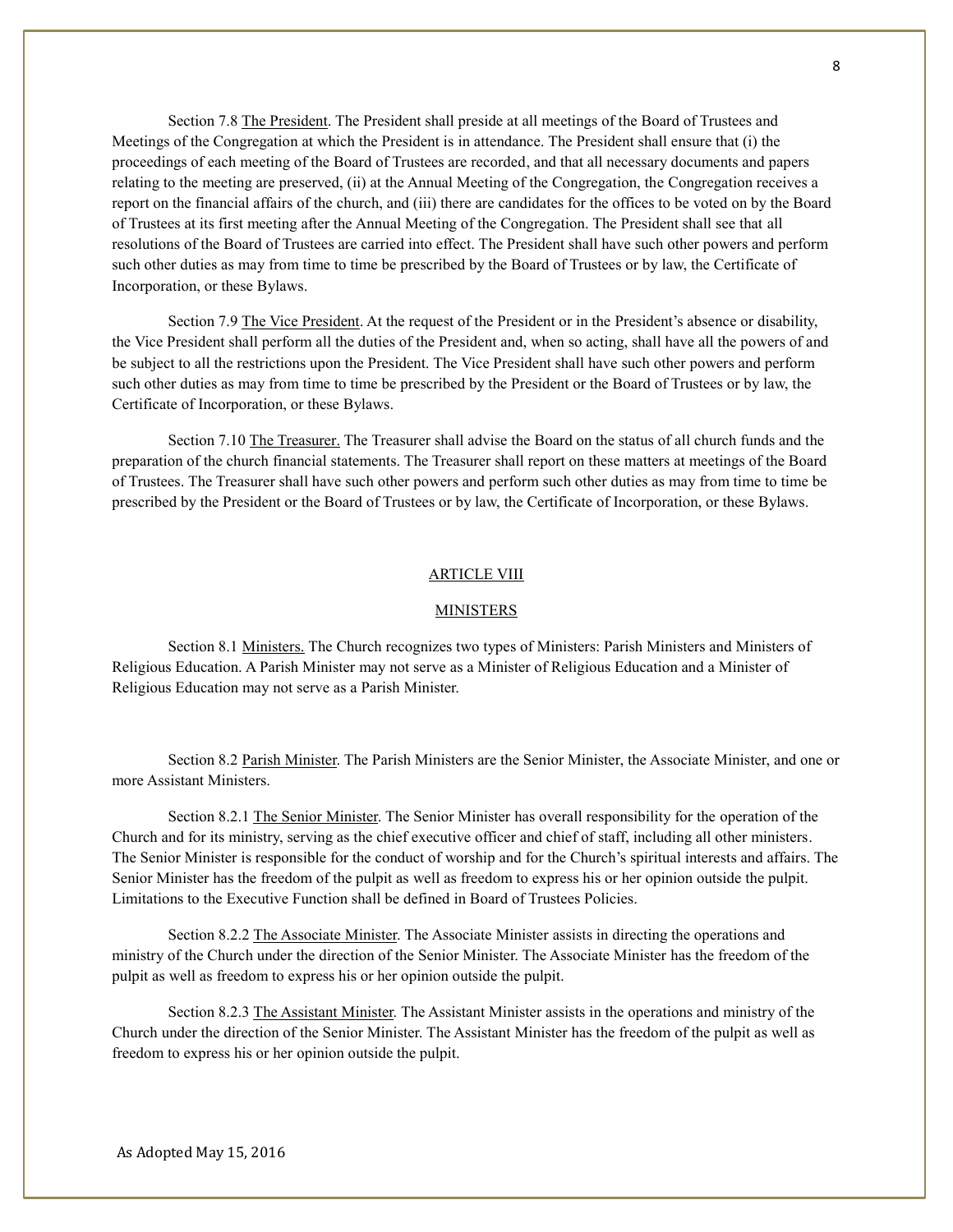Section 8.3 Minister of Religious Education. The Minister of Religious Education is a colleague of the Parish Ministers under the direction of the Senior Minister and has primary responsibility for the religious education of the Church.

Section 8.4 Delegation. Except as otherwise determined by the Board of Trustees, any responsibility, task, or decision assigned to a Minister may be performed directly by the Minister or delegated to a designee.

Section 8.5 Rights of Ministers. All Ministers are entitled to the full protections, rights, and courtesies accorded in the UUA Code of Professional Practices. The Church shall provide support for all Ministers consistent with the Unitarian Universalist Ministers Association (UUMA) Code of Professional Practice and Ethics and the UUA Ministerial Fellowship Committee Guidelines.

Section 8.6 Called Ministers. The Senior Minister, Associate Minister, and Minister of Religious Education shall be called by the Congregation. The Board of Trustees may determine that a particular Assistant Minister shall be called by the Congregation. Called Ministers shall be in fellowship with the UUA.

Section 8.6.1 Procedures for Identifying Candidates for a Called Ministry Vacancy. The President shall declare when a vacancy exists for a Called Ministry position. Upon such declaration, the Board of Trustees shall form a Search Committee to identify candidates to fill the vacancy. The members of the Search Committee shall be Voting Members.

Section 8.6.2 Procedures for Approving Candidates for a Called Ministry Vacancy. A Called Ministry Vacancy may be filled only by a candidate who is (i) recommended to the Congregation by the Search Committee and (ii) approved by the Congregation at a Meeting of the Congregation called, convened, and conducted in accordance with these Bylaws. Before a candidate for a Called ministry vacancy can be recommended to the Congregation by the Search Committee, the candidate must have conducted two regular Sunday morning services, including delivering the sermon.

Section 8.7 Hiring an Assistant Minister Not Called by the Congregation. If the Board of Trustees does not determine that a particular Assistant Minister shall be called by the Congregation, then the Assistant Minister may be hired by the Senior Minister after consultation with the Board of Trustees. The Board of Trustees, may, but is not required to, call for an advisory vote by the Congregation on an Assistant Minister not called by the Congregation at a Meeting of the Congregation called, convened, and conducted in accordance with these Bylaws.

Section 8.8 Dismissal of a Called Minister. A Called Minister may be dismissed only by the Congregation at a Meeting of the Congregation called, convened, and conducted in accordance with these Bylaws. A two-thirds vote of Voting Members present at the Meeting is required to dismiss a Called Minister. A Meeting of the Congregation to consider the dismissal of a Called Minister may be called only after due process has been undertaken as set forth in the UUMA Code of Professional Practices and Ethics and the UUA Ministerial Fellowship Committee Guidelines.

Section 8.9 Dismissal of an Assistant Minister Not Called by the Congregation. An Assistant Minister hired by the Senior Minister may be dismissed by the Senior Minister after consultation with the Board of Trustees. Notice of the dismissal, with brief reasons for the dismissal, shall be delivered to the Congregation.

Section 8.10 Resignation of a Minister. A Minister may resign by giving the Board of Trustees three months' notice and performing the full duties of his or her office during the three-month notice period unless otherwise requested by the Board of Trustees. Notice of the resignation, with brief reasons for the resignation, shall be delivered to the Congregation.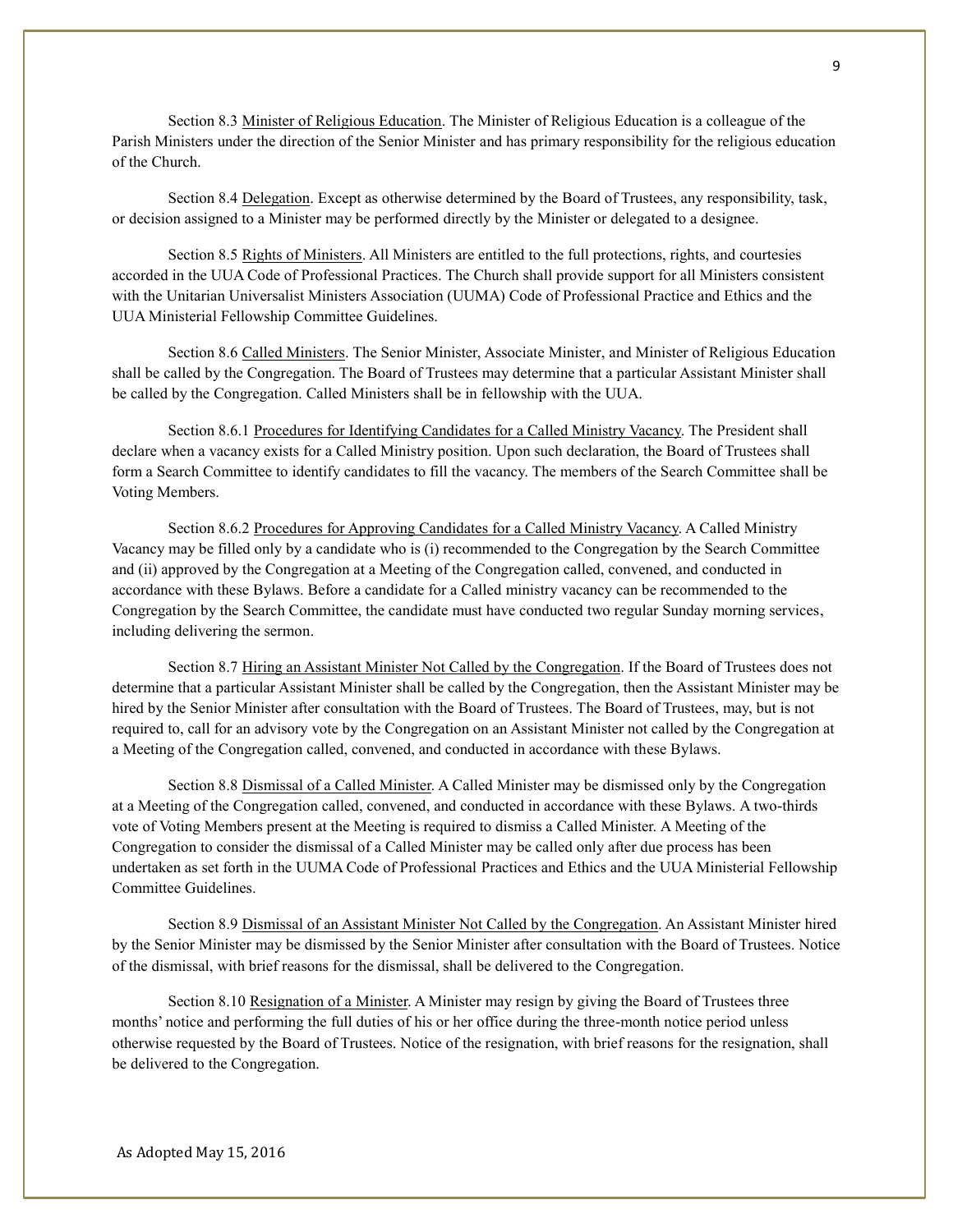Section 8.11 Honorary Ministers. The Board of Trustees may confer the title of Minister or Honorary Minister on an individual, whether a Member or non-Member. The title of Minister or Honorary Minister shall not entitle the holder to the rights and protections conferred by this Article on Parish Ministers and Ministers of Religious Education.

## ARTICLE IX

## COMMITTEES AND TASK FORCES

Section 9.1 Creation of Committees and Task Forces. Both the Board of Trustees and the Senior Minister may create committees and task forces as they deem appropriate. Board committees and task forces created by the Board of Trustees are for the purpose of advising the Board on its work. Committees and task forces created by the Senior Minister are for the purpose of carrying out the operations and programs of the Church.

Section 9.2 Committee Membership. Each committee or task force shall have a Chair who shall be a Voting Member. Except as otherwise provided by law, the Certificate of Incorporation, or these Bylaws, additional members of the committee or task force need not be Members.

Section 9.3 Nominating Committee. There shall be a Nominating Committee with responsibility for nominating candidates for Board of Trustees and for Nominating Committee positions. The Nominating Committee shall be comprised of six members, all of whom shall be Voting Members. Three members of the Nominating Committee shall be elected at each Annual Meeting of the Congregation to serve a two-year term. Candidates to the Nominating Committee are not eligible to stand for election if the candidate has served on the Nominating Committee for the four preceding years. Former members of the Nominating Committee shall again be eligible to serve on the Nominating Committee after an interval of two years. The Ministers shall not serve as members of the Nominating Committee.

Section 9.4 Search Committee. The President shall declare when a vacancy exists for a Called Ministry position. Upon such declaration, the Board of Trustees shall form a Search Committee to identify candidates to fill the vacancy. The members of the Search Committee shall be Voting Members.

## ARTICLE X

## GENERAL ASSEMBLY DELEGATES

Section 10.1 General Assembly Delegates. A delegation consisting of Ministers and General Assembly delegates shall represent the Church at the General Assembly of the UUA.

Section 10.2 Nomination and Election of General Assembly Delegates. At each Annual Meeting of the Congregation, a number of General Assembly delegates not to exceed the maximum number permitted the Church under the rules of the UUA shall be nominated and elected in accordance with these Bylaws to serve at the next following General Assembly. General Assembly Delegates shall be Voting Members.

Section 10.3 General Assembly Delegate Vacancies. If any GA Delegate vacancy arises after the Annual Meeting of the Congregation but before the next following General Assembly, the Board of Trustees shall have the authority to fill the vacancy.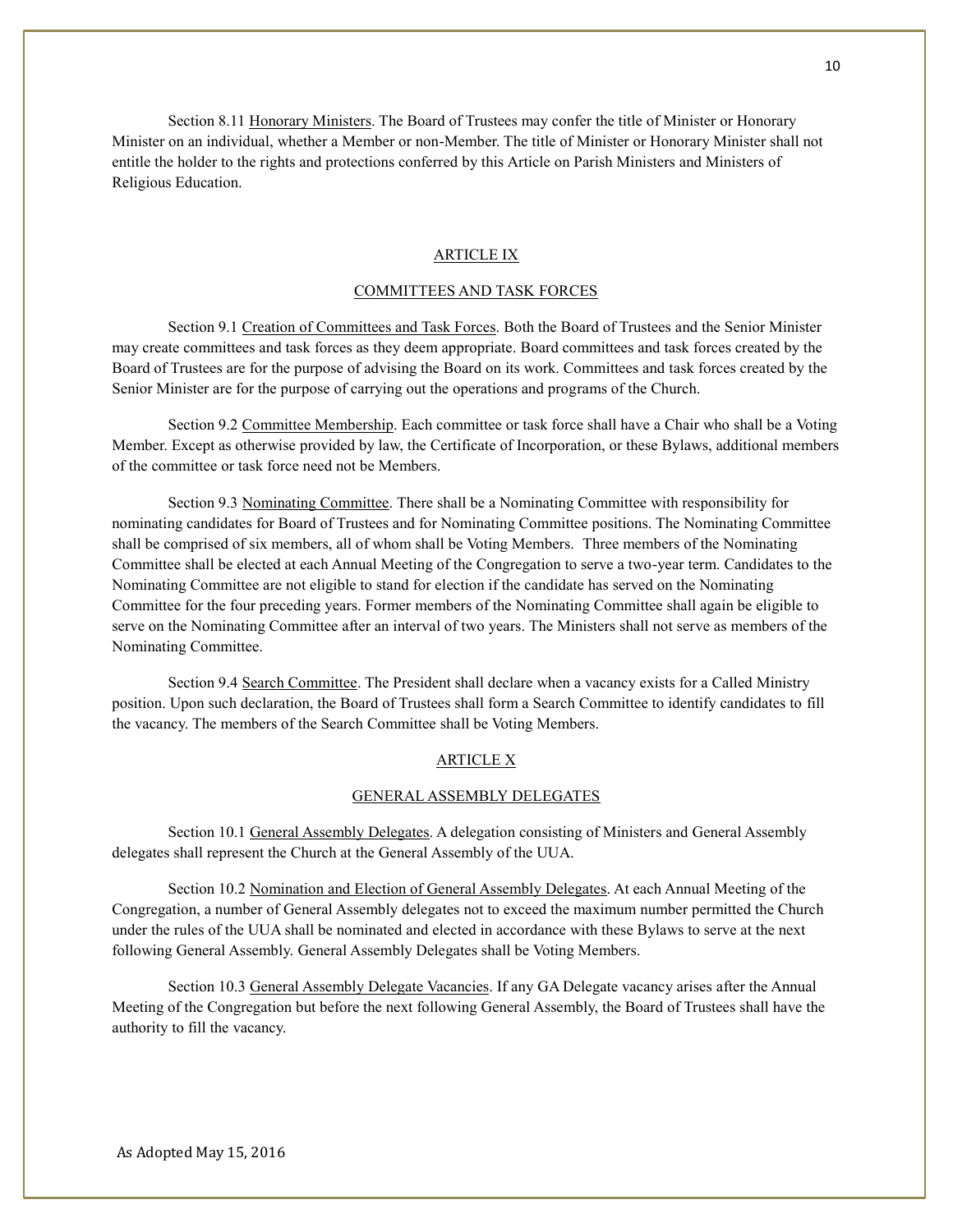### ARTICLE XI

#### PROPERTY AND FINANCIAL MATTERS

Section 11.1 Corporate Seal. The corporate seal shall be circular in form and shall bear the name of the Church and words and figures denoting its organization under the laws of the State of Delaware and year thereof and otherwise shall be in the form approved from time to time by the Board of Trustees.

Section 11.2 Fiscal Year. The fiscal year of the church shall begin on July 1 and end of on June 30 of the following year.

Section 11.3 Execution of Instruments Generally. The President, the Vice President, the Treasurer, or the Senior Minister, subject to the approval of the Board of Trustees, may enter into any contract or execute and deliver any instrument in the name of and on behalf of the Church. The Board of Trustees may authorize any other office or officers, or agent or agents, to enter into any contract or execute and deliver any instrument in the name of and on behalf of the Church, and the authorization may be general or confined to specific instances.

Section 11.4 Borrowing. No loans or advances shall be obtained or contracted for by or on behalf of the Church and no negotiable paper shall be issued in its name unless and except as authorized by the Board of Trustees. Authorization may be general or confined to specific instances. Any authorized officer or agent of the Church may (i) obtain loans and advances for the Church, (ii) make, execute, and deliver promissory notes, bonds, or other evidences of indebtedness of the Church, and (iii) pledge, hypothecate, or transfer as security for the payment of any and all loans, advances, indebtedness, and liabilities of the Church, any and all stocks, bonds, other securities, or other personal property held at any time by the Church.

Section 11.5 Deposits. All funds of the church not otherwise employed shall be deposited from time to time to its credit in banks or trust companies selected by the Senior Minister or his or her designee.

Section 11.6 Checks, Drafts, Etc. All checks, drafts, or other orders for the payment of money, and all notes or other evidences of indebtedness issued in the name of the Church, shall be executed by an officer or agent of the church in a manner determined from time to time by the Senior Minister or his or her designee.

Section 11.7 Periodic Audit. At least once every three to five years, the Board of Trustees shall commission and oversee an external audit of the Church's finances.

Section 11.8 Fundraising. No person, committee, or organization shall use the name, facilities, or auspices of the Church to solicit financial contributions from the Members or from the public, except with the approval of the Senior Minister.

Section 11.9 Approval of Budgets. The annual operating budget and capital/maintenance budget shall each be approved by the Congregation. Approval of each total budget shall constitute approval of items included therein. Individual expenditures not included in any budget that are in excess of three percent of the annual operating budget must be approved by the Congregation, except in case of a maintenance emergency.

Section 11.10 Administration of Funds. The Board of Trustees shall control administration of the church's assets through board policy. The Business Manager, with oversight by the Senior Minister shall administer the Church's assets.

Section 11.10.1 Invested Funds. The Church shall have the right to retain all or any part of any securities or property, real or personal, acquired by it in whatever manner, and to invest and re-invest any funds held by it. Investment or reinvestment is not restricted to any class or kind of investment provided, however, that no action shall be taken by or on behalf of the Church that is a legally prohibited transaction or which would cause it to fail to

As Adopted May 15, 2016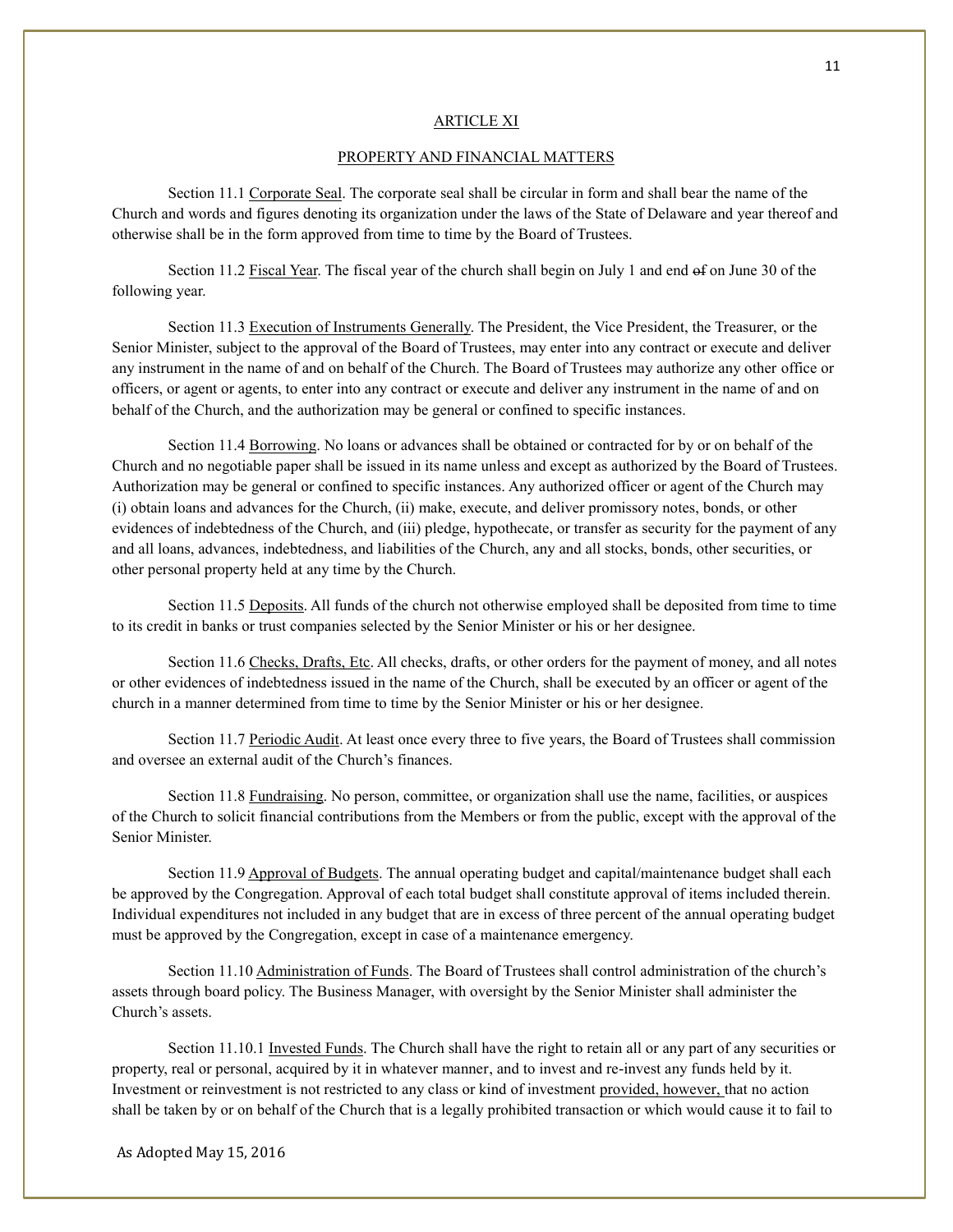qualify, or fail to continue to qualify as (i) an organization exempt from Federal income tax under Section 501 (c)(3) of the Internal Revenue Code of 1986, as amended, or the corresponding provisions of any subsequent or successor Federal tax laws (the "Code"), or (ii) an organization to which contributions are deductible under Sections 170, 2055, and 2522 of the Code.

Section 11.10.2 Endowment Funds. The Church may establish one or more endowment funds to receive unrestricted donations, gifts, subscriptions, and bequests intended to provide for the Church's more permanent uses and future operations. Earnings from the investment of these funds may be used for the continuing operation of the Church. Disbursements of principal of these funds can only be made with approval of the Congregation in accordance with these Bylaws.

Section 11.10.3 Donations. The Church shall have the power to accept or reject any donations, gifts, subscriptions, and bequests subject to restrictions imposed by the donor and, if accepted, the Church shall provide for the maintenance and management of said funds subject to these restrictions.

Section 11.10.4 Disbursement Upon Dissolution. Upon dissolution of the Church, all assets and any all interests in any endowment fund of the Church and any other unexpended funds of the Church shall be transferred to the UUA or its successor or, if neither exists, then to such other qualifying charitable organizations as the Board of Trustees shall determine.

## ARTICLE XII

#### AFFILIATED ORGANIZATIONS

Any group, the majority of whom are Voting Members or children of Voting Members, and which declares itself in harmony with the purposes of the Church, may be recognized as an affiliated organization by the Board of Trustees. Any affiliated organization may have its affiliation terminated by the Board of Trustees. The decision of the Board of Trustees to recognize or terminate the recognition of an affiliated organization may be confirmed, altered, amended, or repealed at a Meeting of the Congregation called, convened, and conducted in accordance with these Bylaws.

# ARTICLE XIII

#### **AMENDMENTS**

Amendments. Amendments to these Bylaws may be proposed by the Board of Trustees or in a petition signed by at least 25 Voting Members. Except as otherwise provided by law or the Certificate of Incorporation, proposed amendments to these Bylaws must be approved by the Congregation at a Meeting of the Congregation called, convened, and conducted in accordance with these Bylaws. The text of the proposed amendments shall be delivered to all Members at least 10 days in advance of the Meeting of the Congregation at which the proposed amendments will be considered. Proposed amendments to these Bylaws cannot be amended during the course of the Meeting of the Congregation at which they are being considered. The prohibition on amendments to properly proposed amendments to these Bylaws shall not extend to amendments that make only clarifying, grammatical, and/or non-material changes.